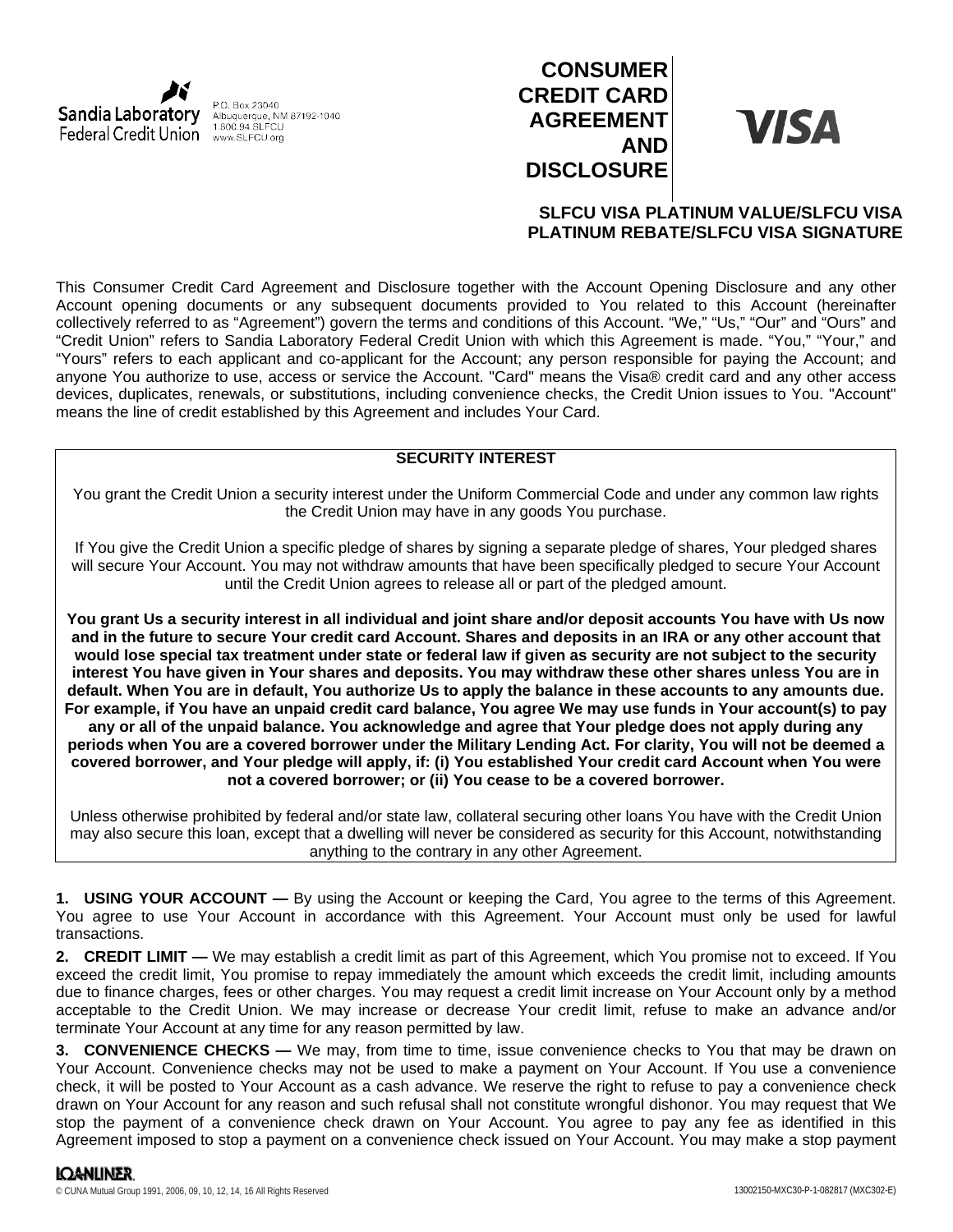request orally, if permitted, or in writing. Your request must be made with sufficient time in advance of the presentment of the check for payment to give Us a reasonable opportunity to act on Your request. In addition, Your request must accurately describe the check including the exact Account number, the payee, any check number that may be applicable, and the exact amount of the check. If permitted, You may make a stop payment request orally but such a request will expire after 14 days unless You confirm Your request in writing within that time. Written stop payment orders are effective only for six months and may be renewed for additional six month periods by requesting in writing that the stop payment order be renewed. We are not required to notify You when a stop payment order expires.

If We re-credit Your Account after paying a check over a valid and timely stop payment order, You agree to sign a statement describing the dispute with the payee, to assign to Us all of Your rights against the payee or other holders of the check and to assist Us in any legal action.

You agree to indemnify and hold Us harmless from all costs and expenses, including attorney's fees, damages, or claims, related to Our honoring Your stop payment request or in failing to stop payment of an item as a result of incorrect information provided to Us or the giving of inadequate time to act upon a stop payment request. Note: A convenience check is not a check as that term is defined under the Uniform Commercial Code. It is an advance from Your credit card Account with Us and Your stop payment rights are provided under this Agreement with Us.

**4. REPAYMENT —** You promise to repay all amounts You owe under this Agreement. Your promise to repay includes all transactions made to Your Account by You or anyone You authorize to use Your Account as well as all interest charges and fees.

For each billing period, You must pay at least the Minimum Payment Due by the Payment Due Date.

The Minimum Payment Due is 3.00% of Your total New Balance, or \$20.00, whichever is greater, plus any amount past due and any amount by which You have exceeded Your applicable credit limit. If Your total New Balance is less than \$20.00, then Your Minimum Payment Due is the amount of the total New Balance.

You may pay more frequently, pay more than the Minimum Payment Due or pay the total New Balance in full.

If You make extra or larger payments, You are still required to make at least the Minimum Payment Due each month Your Account has a balance (other than a credit balance). The Credit Union may delay replenishing Your credit limit until the date the payment is posted or the Credit Union confirms the payment has cleared.

Your payment of the required Minimum Payment Due may be applied to what You owe the Credit Union in any manner the Credit Union chooses, as permitted by applicable law. If You make a payment in excess of the required Minimum Payment Due, the Credit Union will allocate the excess amount first to the balance with the highest annual percentage rate ("APR") and any remaining portion to the other balances in descending order based on applicable APR, unless otherwise prescribed by applicable law. We may accept checks marked "payment in full" or with words of similar effect without losing any of Our rights to collect the full balance of Your Account with Us.

**5. INTEREST AND FINANCE CHARGES —** We will begin charging You interest on purchases on the date the transaction is posted to Your Account. We will begin charging You interest on cash advances and balance transfers on the date of the transaction or the first day of the billing cycle in which the transaction is posted to Your Account, whichever is later (transaction date). However, We will not charge You any interest on new purchases if Your Account had a zero or credit balance at the beginning of that billing cycle, or You paid the entire new balance on the previous cycle's billing statement by the Payment Due Date of that statement. To avoid an additional finance charge on the balance of purchases, You must pay the entire new balance on the billing statement by the Payment Due Date of that statement.

## **How We Calculate Your Balance:**

Interest charges on Your Account are calculated separately for purchases, balance transfers and cash advances ("Transaction Type"). We figure the interest charge for each Transaction Type by applying the periodic rate to each corresponding "average daily balance." To get the "average daily balance" for a Transaction Type We take the beginning balance for that Transaction Type each day, add any new transactions of that type, and subtract any unpaid interest or other finance charges and any applicable payments or credits. This gives Us the daily balance for each Transaction Type. Then, for each Transaction Type, We add up all the daily balances for the billing cycle and divide each total by the number of days in the billing cycle. This gives Us the "average daily balance" for each Transaction Type.

**6. FEES —** In addition to the periodic rate, additional fees may be imposed on Your Account. If applicable to Your Account, the fee amounts and explanations are disclosed on the Account Opening Disclosure accompanying this Agreement.

**7. FOREIGN TRANSACTIONS —** Purchases and cash advances made in foreign currencies will be debited from Your Account in U.S. dollars. The exchange rate between the transaction currency and the billing currency used for processing international transactions is a rate selected by Visa from a range of rates available in wholesale currency markets for the applicable central processing date, which rate may vary from the rate Visa itself receives or the government-mandated rate in effect for the applicable central processing date. The exchange rate used on the processing date may differ from the rate that would have been used on the purchase date or cardholder statement posting date.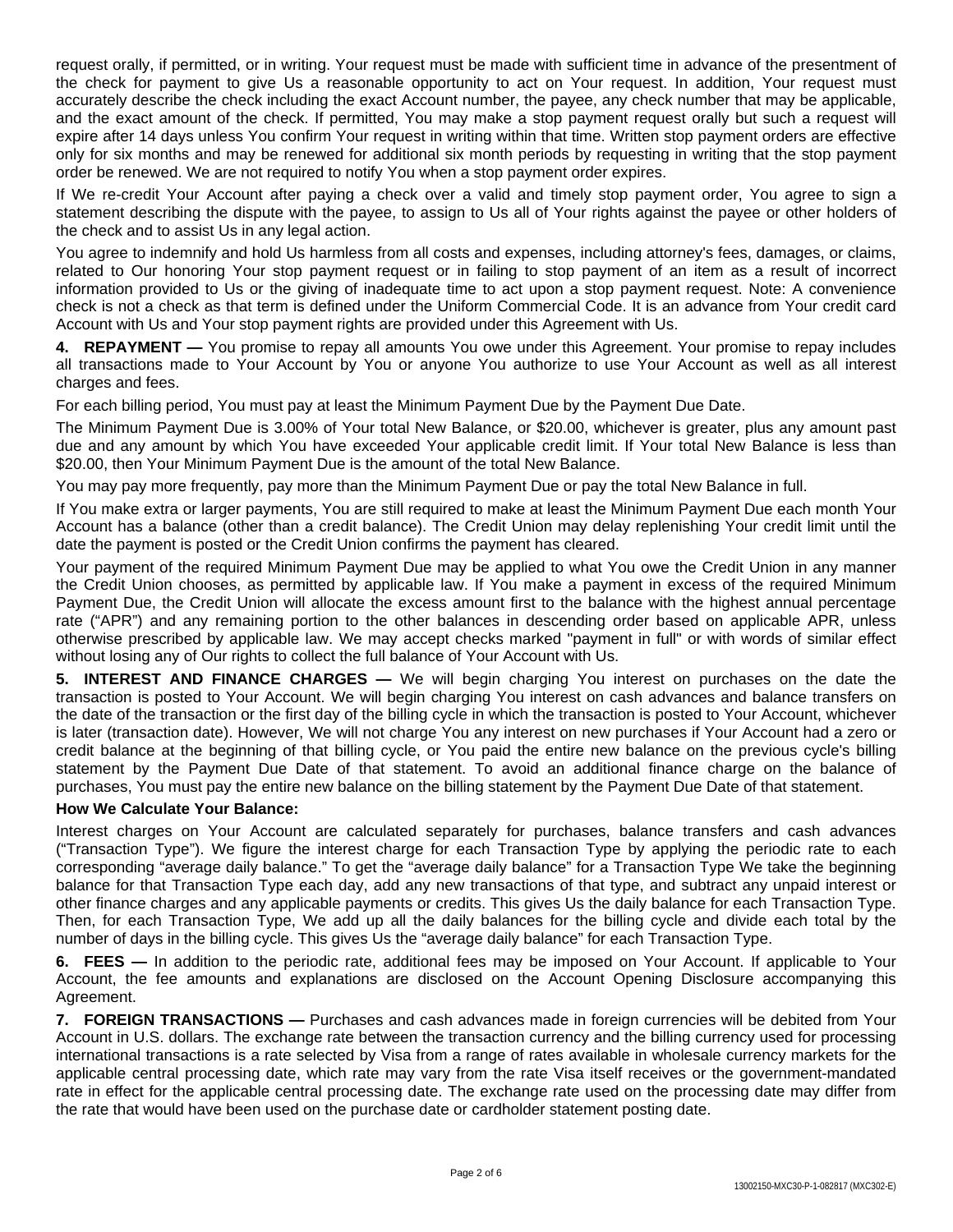A fee (finance charge) will be charged on all transactions completed in a foreign currency. All fees are calculated based on the transaction amount after it is converted to U.S. dollars. These fees are charged except where excluded. The Foreign Transaction Fee is set forth on the Disclosure accompanying this Agreement.

**8. AUTHORIZATIONS —** We do not guarantee authorization of a transaction, either by Us or by a third party, even if You have sufficient credit available. You agree that We will not be liable for failing to give an authorization. We also reserve the right to limit the number of transactions that may be approved in one day. We reserve the right to deny certain transactions for any reason and at Our sole discretion, including for default, suspected fraudulent or unlawful activity, internet gambling or any indication of increased risk related to the transaction or the Account. You agree that We have no requirement to notify You of the specific reason We denied a transaction. If We detect unusual or suspicious activity, We may suspend Your credit privileges until We can verify the activity, or We may close the Account.

**9. PREAUTHORIZED CHARGES —** If You default, if the Card is lost or stolen, or We change the Account for any reason, We may suspend automatic charges with third party vendors. If preauthorized charges are suspended, You are responsible for making direct payment for such charges until You contact the third party to reinstate the automatic charges.

**10. DEFAULT —** You will be in default under this Agreement if You fail to pay the Minimum Payment Due by its Payment Due Date; pay by a check or similar instrument that is not honored or that We must return because it cannot be processed; pay by automatic debit that is returned unpaid; make any false or misleading statements in any credit application or credit update; file for bankruptcy; or die. You will also be in default if You fail to comply with the terms of this Agreement or any other Agreement You have with Us.

If You default, We may close Your Account and require You to pay any unpaid balance immediately, subject to applicable law. In this Agreement and on Your Credit Card Application, You gave Us a security interest in all individual or joint share and/or deposit accounts with the Credit Union and authorized Us, if You defaulted, to apply the balance in these accounts to any amounts due. You agree We may rely on Your agreement and authorization to, upon Your default, apply any balance to any amounts due on Your Account.

# **11. LIABILITY FOR UNAUTHORIZED USE-LOST/STOLEN CARD NOTIFICATION —**

**SLFCU Visa Platinum Value, SLFCU Visa Platinum Rebate -** If You notice the loss or theft of Your credit card or a possible unauthorized use of Your Card, You should write to Us immediately at P.O. Box 31281, Tampa, FL, 33631-3281 or call Us at (800) 449-7728 or (727) 571-2200 (International Call Collect), seven days a week 24 hours a day.

**SLFCU Visa Signature -** If You notice the loss or theft of Your credit card or a possible unauthorized use of Your Card, You should write to Us immediately at P.O. Box 31281, Tampa, FL, 33631-3281 or call Us at (855) 648-2863 or (410) 902-8012 (International Call Collect), seven days a week 24 hours a day.

You will not be liable for any unauthorized use that occurs after You notify Us. You may, however, be liable for unauthorized use that occurs before Your notice to Us. You will have no liability for unauthorized use unless You are found to be fraudulent or negligent in the handling of Your Account or Card. In any case, Your liability for unauthorized transactions will not exceed \$50.

**12. CHANGING OR TERMINATING YOUR ACCOUNT —** As permitted by law, the Credit Union may change the terms of this Agreement and any attached Disclosure from time to time. Notice of any change will be given in accordance with applicable law. To the extent permitted by law, changes to the Agreement may apply to Your existing account balance as well as to future transactions.

**Arizona, California, Idaho, Louisiana, New Mexico, Nevada, Texas, Washington, and Wisconsin Residents -** Either You, Your spouse or the Credit Union may terminate this Agreement at any time, but termination by You, Your spouse or the Credit Union will not affect Your obligation to pay the account balance plus any finance and other charges You or Your spouse owe under this Agreement. Your obligation to pay the account balance plus any finance and other charges You owe under this agreement are subject to all applicable laws and regulations regarding repayment requirements. The Card or Cards You receive remain the property of the Credit Union and You must recover and surrender to the Credit Union all Cards upon request or upon termination of this Agreement whether by You or the Credit Union.

**Residents of all other states -** Either You or the Credit Union may terminate this Agreement at any time, but termination by You or the Credit Union will not affect Your obligation to pay the account balance plus any finance and other charges You owe under this Agreement. Your obligation to pay the account balance plus any finance and other charges You owe under this agreement are subject to all applicable laws and regulations regarding repayment requirements. The Card or Cards You receive remain the property of the Credit Union and You must recover and surrender to the Credit Union all Cards upon request or upon termination of this Agreement whether by You or the Credit Union.

**13. AUTHORIZED USERS —** Upon Your request, We may issue additional Cards for authorized users that You designate. You must notify Us in writing of any termination of an authorized user's right to access Your Account. Your notice must include the name of the authorized user and Your Account number and/or any subaccount number issued to the authorized user along with the authorized user's Card and any convenience or other access checks issued to the authorized user. If You cannot return the authorized user's Card or access checks and if You request Your Account to be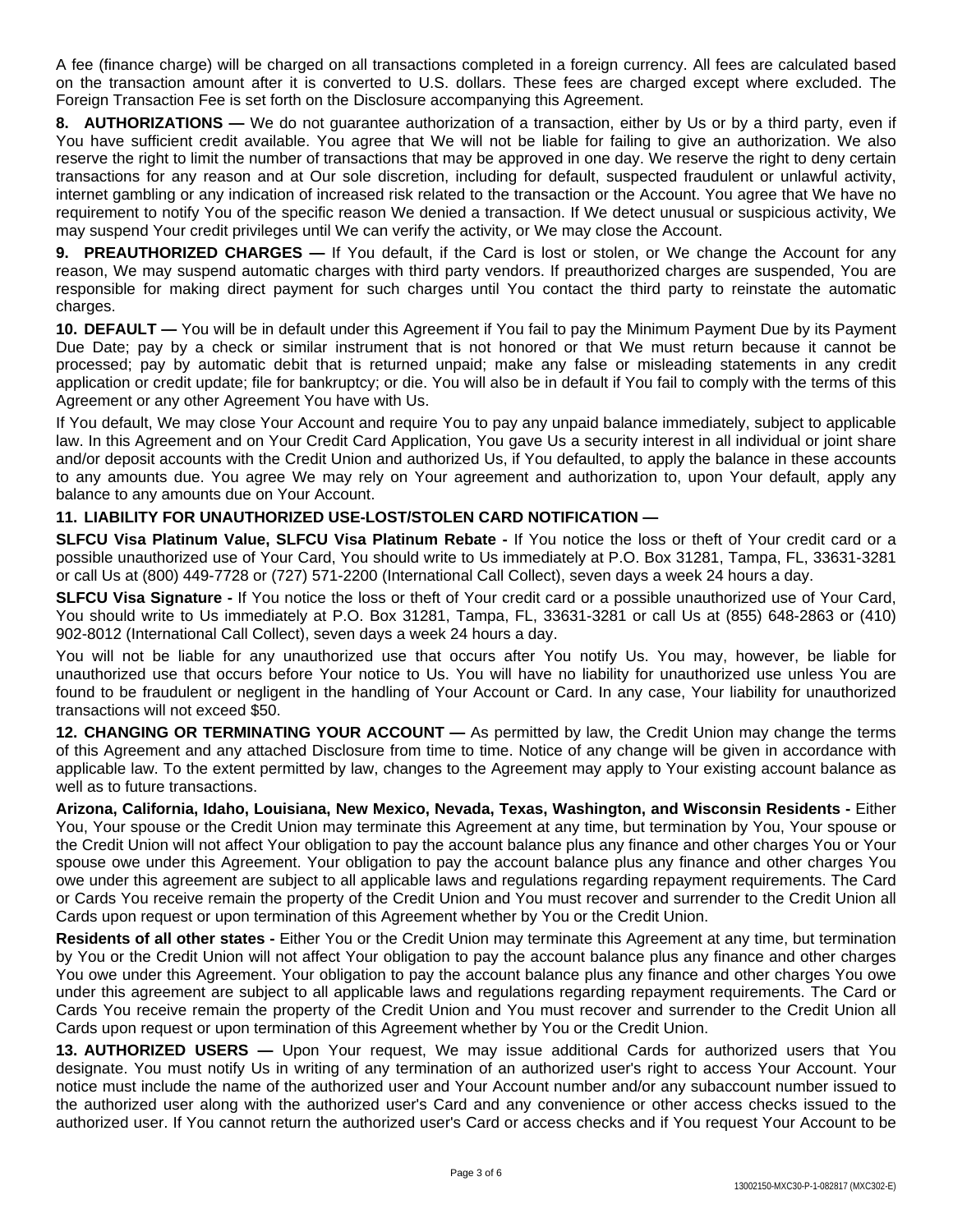closed, We will close Your Account and You may apply for a new Account. Alternatively, We may, at Our sole discretion, issue You a new Account number and a new Card.

**14. CREDIT REPORTS AND NOTICE OF NEGATIVE INFORMATION —** You authorize the Credit Union to obtain credit reports and any other information We may need to verify Your identity and use of the Account when opening Your Account and for any update, increase, renewal, extension, collection or review of Your Account. You authorize the Credit Union to disclose information regarding Your Account to credit bureaus and creditors who inquire about Your credit standing. We may report information about Your Account to credit bureaus. Late payments, missed payments, or other defaults on Your Account may be reflected on Your credit report.

**15. JOINT ACCOUNTS —** If this is a joint Account, each of You will be individually and jointly responsible for paying all amounts owed under this Agreement. This means that the Credit Union can require any one of You individually to repay the entire amount owed under this Agreement. Each of You authorizes the other(s) to make transactions on the Account individually. Any one of You may terminate the Account and the termination will be effective as to all of You.

**16. EFFECT OF AGREEMENT —** This Agreement is the contract which applies to all transactions on Your Account even though the sales, cash advances, credit or other slips You sign or receive may contain different terms.

**17. SEVERABILITY AND FINAL EXPRESSION —** This Agreement is the final expression of the terms and conditions of Your Account. This written Agreement may not be contradicted by evidence of any alleged oral Agreement. Should any part of this Agreement be found to be invalid or unenforceable, all other parts of this Agreement shall remain in effect and fully enforceable to the fullest extent possible under this Agreement.

**18. ILLEGAL TRANSACTIONS PROHIBITED —** You agree that You will not use Your Card for any transaction, including any type of electronic gambling transaction through the Internet, that is illegal under applicable federal, state, or local law.

Even if You use Your Card for an illegal transaction, You will be responsible for all amounts and charges incurred in connection with the transaction. This paragraph shall not be interpreted as permitting or authorizing any transaction that is illegal.

**19. APPLICABLE LAW —** The terms and enforcement of this Agreement shall be governed by federal law and the law of New Mexico.

**20. ENFORCING THIS AGREEMENT —** We can delay in enforcing or fail to enforce any of Our rights under this Agreement without losing them.

**21. COLLECTION COSTS —** If We refer collection of Your Account to a lawyer who is not Our salaried employee, You are liable for any reasonable attorney's fees We incur, plus the costs and expenses of any legal action, as further disclosed on this Agreement, or to the extent allowed by law.

**22. ASSIGNMENT —** We may assign any or all of Our rights and obligations under this Agreement to a third party.

**23. OVERDRAFT PRIVILEGE —** You agree that if, pursuant to any overdraft privilege on a Credit Union Share Draft Account, there is an overdraft of Your Share Draft Account, the amount of overdraft will be added to the outstanding balance on Your Visa Credit Card Account, subject to the finance charge provisions set forth in "INTEREST AND FINANCE CHARGES" as described for cash advances, and will be subject to all terms and conditions of this Agreement. The Visa Credit Card Account must be current and not over the credit limit for funds to transfer to the Share Draft Account. Overdrafts are not allowed for the purpose of making loan payments, including Visa Credit Card payments, at the Credit Union, ATM or in-branch teller cash withdrawals. The Share Draft Account referred to herein is also subject to a separate agreement between You and the Credit Union. Where the terms of any other agreement between You and the Credit Union conflict with the terms of this Agreement, the terms of this Agreement will control.

**24. CALIFORNIA RESIDENTS —** A married applicant may apply for a separate Account. Applicants: 1) may, after credit approval, use the credit card Account up to its credit limit; 2) may be liable for amounts extended under the plan to any joint applicant. As required by law, You are hereby notified that a negative credit report reflecting on Your credit record may be submitted to a credit reporting agency if You fail to fulfill the terms of Your credit obligations.

25. FLORIDA RESIDENTS - You (borrower) agree that, should We obtain a judgment against You, a portion of Your disposable earnings may be attached or garnished (paid to Us by Your employer), as provided by Florida **and Federal law.**

**26. MARYLAND RESIDENTS —** To the extent, if any, that Maryland law applies to Your Account, We elect to offer Your Card Account pursuant to Title 12, Subtitle 9 of the Maryland Commercial Law Article.

**27. MISSOURI RESIDENTS — Oral Agreements or commitments to loan money, extend credit or to forbear from** enforcing repayment of a debt including promises to extend or renew such debt are not enforceable. To protect **You (borrower(s)) and Us (creditor) from misunderstanding or disappointment, any Agreements We reach covering such matters are contained in this writing, which is the complete and exclusive statement of the Agreement between Us, except as We may later agree in writing to modify it.**

**28. NEW YORK RESIDENTS —** We may obtain a credit report in connection with this Account, including for any review, modification, renewal or collections associated with this Account. Upon Your request, You will be informed whether such report was requested and, if so, the name and address of the consumer reporting agency furnishing the report. New York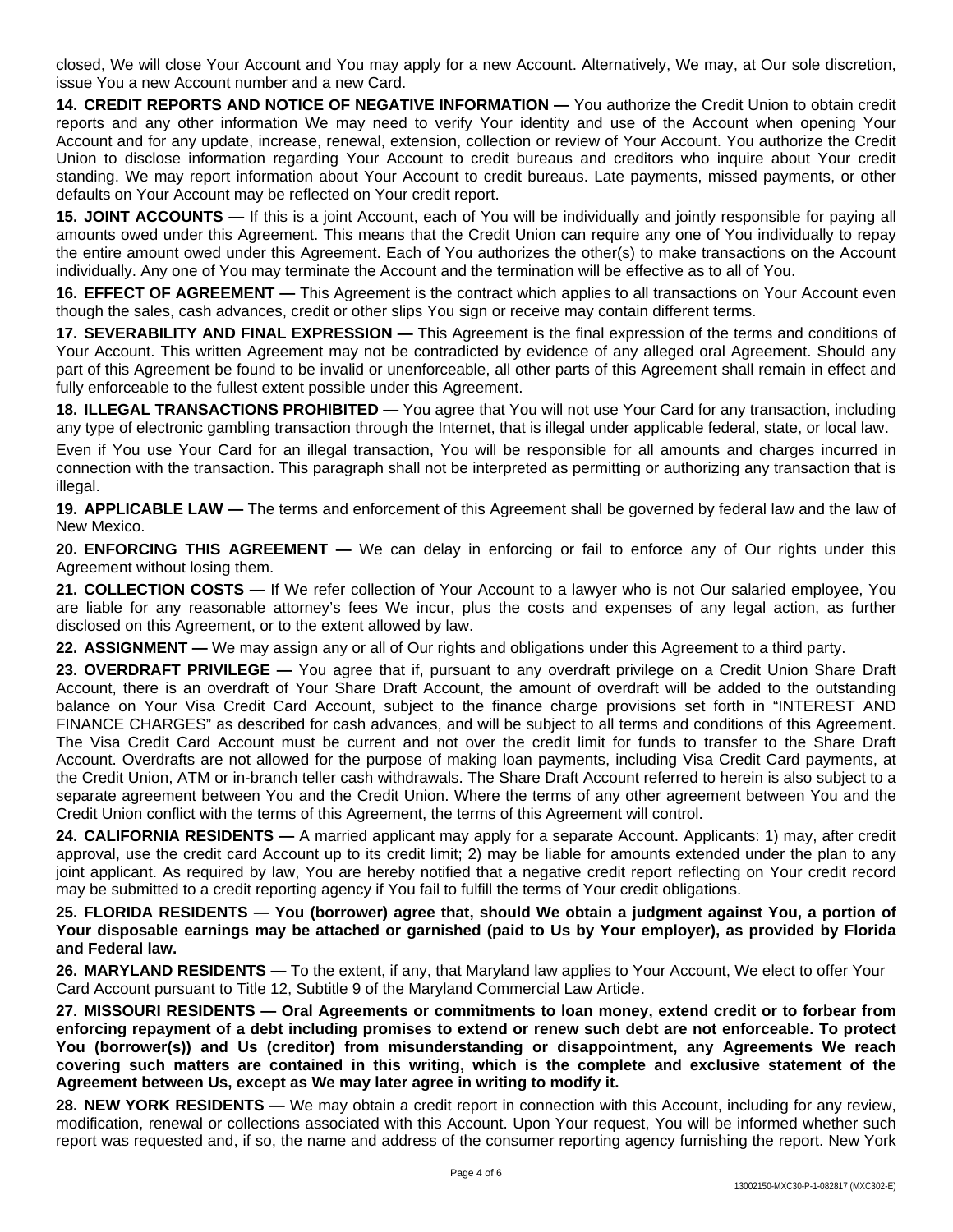residents may contact the New York State Banking Department at 800.342.3736 or www.dfs.ny.gov to obtain a comparative listing of credit card rates, fees and grace periods.

**29. OHIO RESIDENTS** — The Ohio laws against discrimination require that all creditors make credit equally available to all creditworthy customers and that credit reporting agencies maintain separate credit histories on each individual upon request. The Ohio Civil Rights Commission administers compliance with this law.

**30. SOUTH DAKOTA RESIDENTS —** If You believe there have been any improprieties in making this loan or in the lender's loan practices, You may contact the South Dakota Division of Banking at 1601 N. Harrison Ave, Suite 1, Pierre, SD 57501, or by phone at 605.773.3421.

**31. WISCONSIN RESIDENTS —** If You are married, please contact Us immediately upon receipt of this Agreement at the address or phone number listed on this Agreement and provide Us with the name and address of Your spouse. We are required to inform Your spouse that We have opened an Account for You.

**32. NOTICE TO UTAH BORROWERS —** This written Agreement is a final expression of the Agreement between You and the Credit Union. This written Agreement may not be contradicted by evidence of any oral Agreement. As required by law, You are hereby notified that a negative credit report reflecting on Your credit record may be submitted to a credit reporting agency if You fail to fulfill the terms of Your credit obligations.

**33. THE FOLLOWING IS REQUIRED BY VERMONT LAW — NOTICE TO CO-SIGNER — YOUR SIGNATURE ON THIS NOTE MEANS THAT YOU ARE EQUALLY LIABLE FOR REPAYMENT OF THIS LOAN. IF THE BORROWER DOES NOT PAY, THE LENDER HAS A LEGAL RIGHT TO COLLECT FROM YOU.**